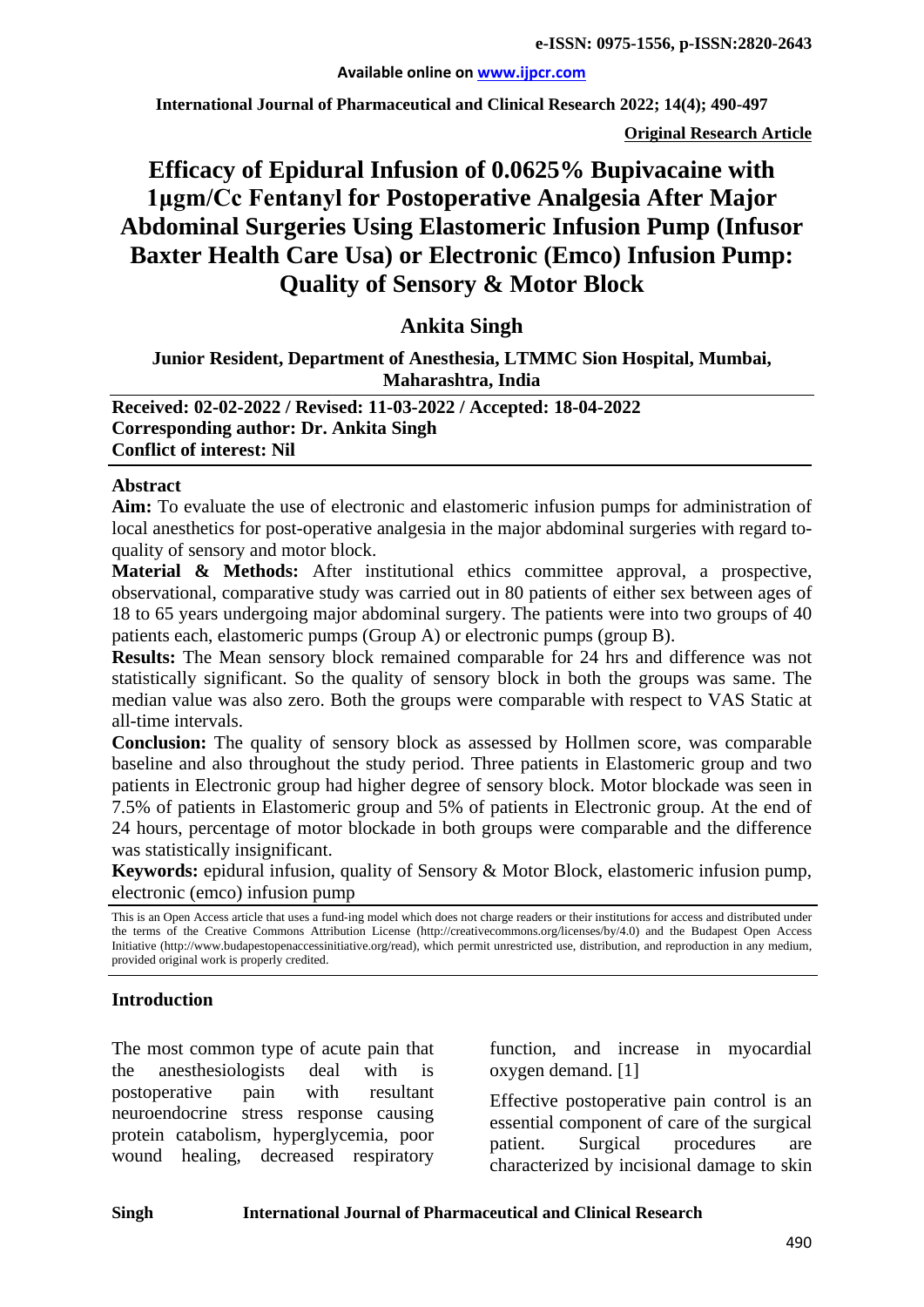and various tissues, application of thermal and chemical stimuli to wound and often prolonged traction, dissection and manipulation of somatic and visceral structures. Nociceptive pain is often regarded as the key feature of acute postoperative pain. This is caused by release of inflammatory mediators which activate peripheral nociceptors which initiate transduction and transmission of nociceptive information to CNS. There is also release of substance P and calcitonin which produce vasodilatation and extravasation. [2-5] Besides this, neuropathic pain mechanisms may contribute to the pain occurring during postoperative period.

Both bupivacaine and ropivacaine cause similar degree of sensory blockade. However, ropivacaine is reported to have a slower onset, lower intensity, and shorter duration of motor block with lesser propensity to produce the cardiac and central nervous system (CNS) toxicity as compared to bupivacaine. [6]

In this study, we aim to evaluate the use of electronic and elastomeric infusion pumps for administration of local anesthetics for post-operative analgesia in the major abdominal surgeries with regard to quality of sensory and motor block.

# **Material & Methods:**

After institutional ethics committee approval, a prospective, observational, comparative study was carried out in 80 patients of either sex between ages of 18 to 65 years undergoing major abdominal surgery. The patients were into two groups of 40 patients each, elastomeric pumps (Group A) or electronic pumps (group B).

Place and area of study: general surgery and urology operation theatres of LTMGH

# **Inclusion criteria:**

- 1. Age more than 18 years
- 2. Elective major abdominal surgical patients requiring epidural blockade for postoperative analgesia

3. Patient willing to consent

# **Exclusion criteria:**

- 1. Patients with infection at the site of catheter insertion
- 2. Patients with coagulopathy, intracranial hypertension, severe hypovolemia
- 3. Patients for emergency surgery
- 4. Obstetric patients and lactating mothers
- 5. Any known allergy to the local anesthetic drug used

## **Methodology**

80 adult patients undergoing elective major abdominal surgeries after written informed consent were included in the study. A thorough preoperative checkup was carried out which included physical examination and investigations according to institutional protocol.

After checking for starvation, consent and fitness, an intravenous line was established and IV fluids were started. Standard monitoring which includes ECG, blood pressure, pulse oximeter was initiated. Patients were explained the procedure, given position, back was scrubbed, painted & draped. An epidural catheter of 18G was inserted in the lumbar or lower thoracic area depending upon the surgical requirement. Standard protocol for general anesthesia with endotracheal intubation was followed.

Epidural analgesia was started before surgery using 0.125% bupivacaine 8cc by an anesthesiologist conducting the case, subsequent doses was given every 2 hrs. or when patient's physiologic parameters mandated it. The conduct of anesthesia and monitoring was as per standard protocol.

Patient was reversed and extubated on return of consciousness after meeting extubation criteria or mechanically ventilated.

After emergence from anesthesia patient was shifted to post-operative recovery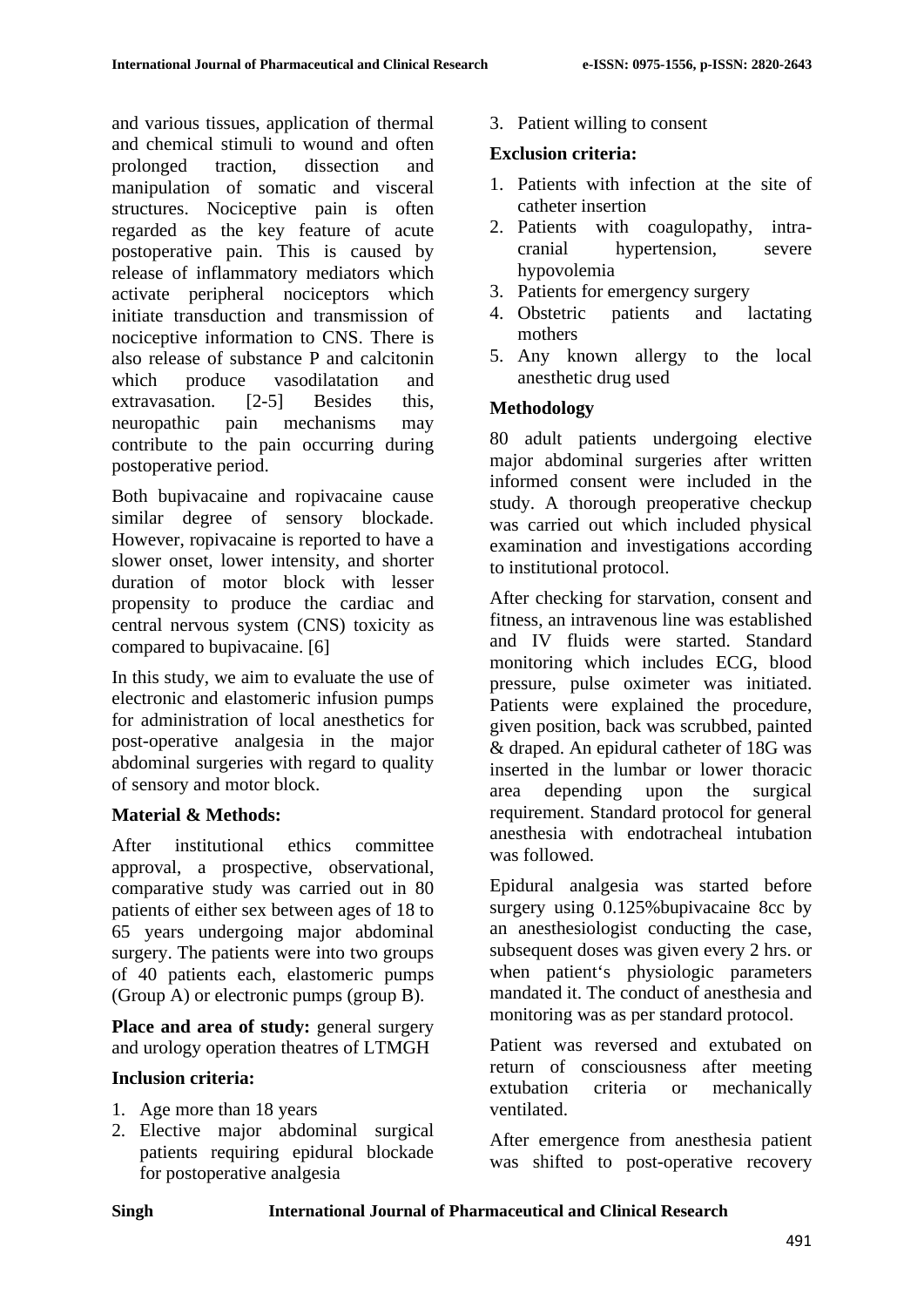room. Pain was assessed by recovery room anesthetist and the epidural infusion was started. Epidural infusion used was local anesthetic solution containing 0.0625 % bupivacaine  $+1$  mcg /cc fentanyl. The patients were divided into two groups:

**Group A**: in which epidural analgesia was delivered using elastomeric pump. 250 cc of  $0.0625\%$  bupivacaine + 1mcg/cc fentanyl was aspirated into the Infusor. The dead space volume of the Infusor tubing is 3 cc which was considered at the time of calculating volume delivered to the patient.

**Group B:** in which epidural analgesia was delivered using an electronic pump. 50 cc of  $0.0625\%$  bupivacaine + 1mcg/cc fentanyl (i.e.1cc =50 μ) total 51 cc; was aspirated in a 60 cc syringe. A high pressure line (PMO line) with capacity 0.90cc was connected to the syringe and primed with the solution.

In both the groups the drug was aspirated under aseptic precautions and the pumps was kept at the level of the patient's bed.

Sensory blockade assessed by **Hollmen's test** 

- 1. Normal sensation of pin prick,
- 2. Weaker pin prick sensation
- 3. Pin prick recognized as touch with blunt object,
- 4. No sensation of pin prick.

## Motor block assessed by **Modified Bromage scale**

- 1. No motor block
- 2. Inability to raise extended leg but able to move knee and feet
- 3. Inability to move extended leg and knee but able to move feet,
- 4. Complete motor block.

In our study, the data was analysed for normalcy of distribution and was expressed as mean and standard deviation. Categorical data was analysed by Chisquare test, parametric data was analysed by unpaired t- test. Non-parametric data like VAS score at rest and dynamic, quality of sensory block, modified bromage score and satisfaction score was expressed as median and Inter-Quartile Range (IQR) and tested with Mannwhitney u test. P- value of  $\leq 0.05$  was considered as significant.

# **Results:**

The present study is a prospective, observational study involving two groups viz, elastomeric pump group and electronic pump group having 40 patients each.

The age of the patients in the study ranged from  $20.00 - 64.00$  years. Table 1 reveal that the average age was **43.30 years** in Elastomeric group, which was comparable with **45.43 years** in Electronic group and the difference was not significant.( $P =$ 0.424). **47.5%** of the patients were male in Elastomeric group and **65%** in Electronic group and difference was not significant.  $(P = 0.115)$ . Hence, both groups were comparable demographically.

Most of the patients in both the groups had their normal pin prick sensation preserved throughout the study period. As per table no. 2, the Mean sensory block (assessed by Hollmen test) at baseline was 1.00 with median and IQR of 1 and 0 in both groups, i.e. they had normal sensation of pin prick. Thus baseline was comparable. Over the study period of 24 hrs.3 patients in Elastomeric group and 2 patients in Electronic group had higher grade of sensory block. The Mean sensory block remained comparable for 24 hrs. and difference was not statistically significant. So the quality of sensory block in both the groups was same.

Table no.3shows that in postoperative period at baseline, patients in both the groups had no motor blockade. During the period of study, most of the time the mean Bromage score in both the groups was zero. The median value was also zero. Both the groups were comparable with respect to VAS Static at all-time intervals.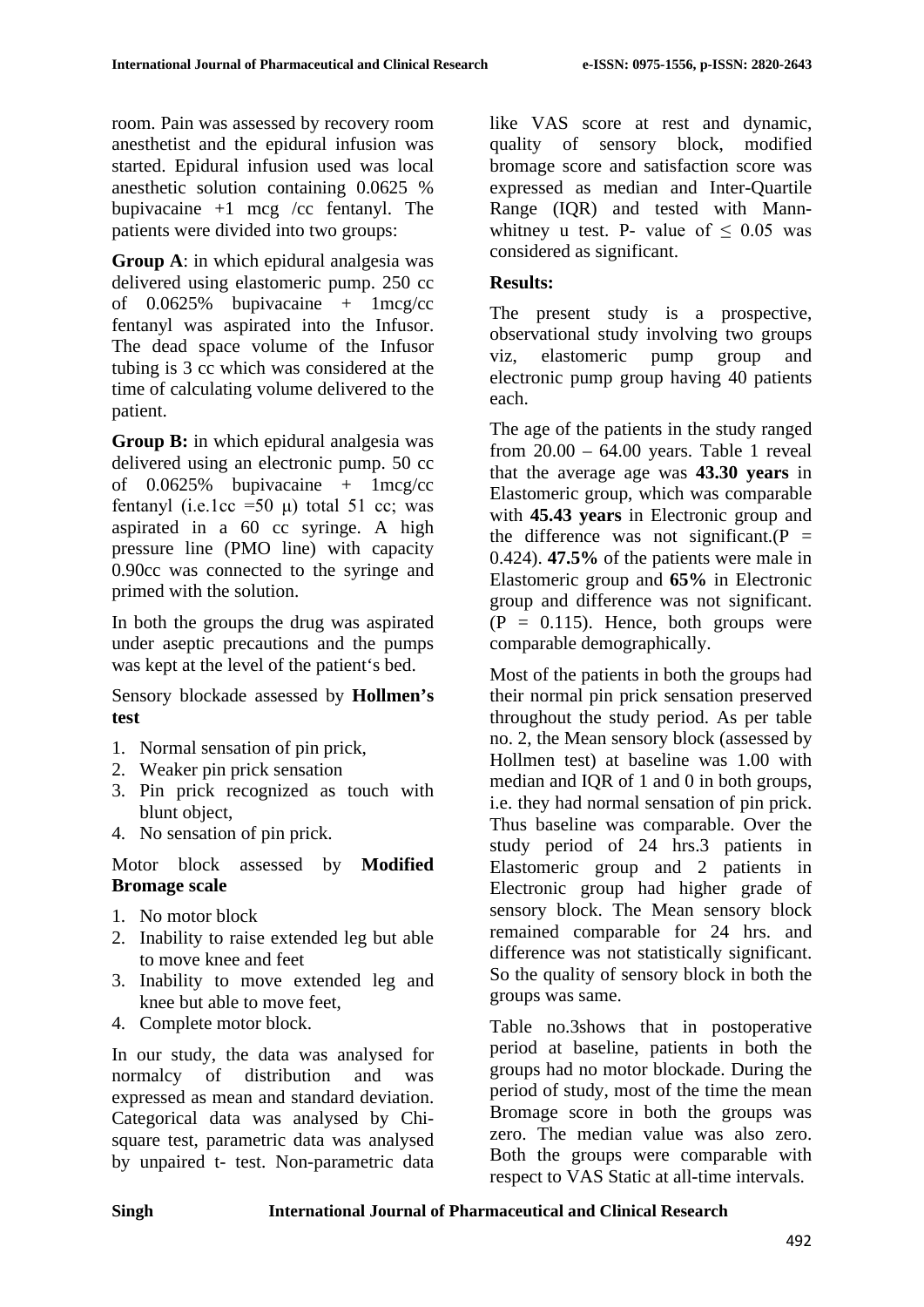Table 4 shows that a total 3 patients i.e. 7.5 % of patients had motor blockade in Elastomeric group with a Bromage score of 1 and 2 patients i.e., 5.0 % of patients

had motor blockade in Electronic group out of which 1 patient had Bromage score of 2 and other had Bromage score of 1.

| <b>PARAMETERS</b>   | <b>ELASTOMERIC</b>   | <b>ELECTRONIC PUMP</b> |  |  |
|---------------------|----------------------|------------------------|--|--|
|                     | <b>PUMP</b>          |                        |  |  |
| <b>No. of Cases</b> | 40                   | 40                     |  |  |
| #Age(yrs.)          | 43.30                | 45.43                  |  |  |
| Mean                | 12.30                | 11.35                  |  |  |
| <b>SD</b>           | $20.00 - 64.00$ yrs. | $21.00 - 64.00$ yrs.   |  |  |
| Range               |                      |                        |  |  |
| $@$ Sex $(\%)$      | 19(47.5)             | 26(65.0)               |  |  |
| Male                | 21(52.5)             | 14(35.0)               |  |  |
| Female              |                      |                        |  |  |

#### **Table 1: Demographical data**

#by unpaired T test Not Significant ( $P = 0.424$ )  $\omega$  By Chi Square test Not Significant (P = 0.115)

| Sensory         | <b>ELASTOMERIC PUMP</b> |              |               |            | <b>ELECTRONIC PUMP</b> |              |               |            |                           |
|-----------------|-------------------------|--------------|---------------|------------|------------------------|--------------|---------------|------------|---------------------------|
| <b>Block</b>    | Mea<br>n                | Std.<br>Dev. | <b>Median</b> | <b>IQR</b> | <b>Mean</b>            | Std.<br>Dev. | <b>Median</b> | <b>IQR</b> | ${\bf P}$<br><b>Value</b> |
| $0 \text{ min}$ | 1.00                    | 0.00         | 1.00          | 0.00       | 1.00                   | 0.00         | 1.00          | 0.00       |                           |
| 10 mins         | 1.00                    | 0.00         | 1.00          | 0.00       | 1.00                   | 0.00         | 1.00          | 0.00       | $\overline{\phantom{a}}$  |
| 20 mins         | 1.00                    | 0.00         | 1.00          | 0.00       | 1.00                   | 0.00         | 1.00          | 0.00       |                           |
| 30mins          | 1.00                    | 0.00         | 1.00          | 0.00       | 1.00                   | 0.00         | 1.00          | 0.00       |                           |
| 60 mins         | 1.00                    | 0.00         | 1.00          | 0.00       | 1.03                   | 0.16         | 1.00          | 0.00       | 0.317                     |
| 90 mins         | 1.00                    | 0.00         | 1.00          | 0.00       | 1.05                   | 0.32         | 1.00          | 0.00       | 0.317                     |
| 2hrs            | 1.00                    | 0.00         | 1.00          | 0.00       | 1.03                   | 0.16         | 1.00          | 0.00       | 0.317                     |
| 3hrs            | 1.00                    | 0.00         | 1.00          | 0.00       | 1.00                   | 0.00         | 1.00          | 0.00       | 1.000                     |
| 4hrs            | 1.00                    | 0.00         | 1.00          | 0.00       | 1.03                   | 0.16         | 1.00          | 0.00       | 0.317                     |
| 5hrs            | 1.00                    | 0.00         | 1.00          | 0.00       | 1.00                   | 0.00         | 1.00          | 0.00       |                           |
| 6hrs            | 1.00                    | 0.00         | 1.00          | 0.00       | 1.00                   | 0.00         | 1.00          | 0.00       |                           |
| 7hrs            | 1.00                    | 0.00         | 1.00          | 0.00       | 1.00                   | 0.00         | 1.00          | 0.00       | $\overline{\phantom{0}}$  |
| 8hrs            | 1.00                    | 0.00         | 1.00          | 0.00       | 1.00                   | 0.00         | 1.00          | 0.00       |                           |

### **Table 2: Comparison of quality of sensory block**

By Mann-Whitney u test

## **Table 3: Comparison of level of motor blockade by bromage scale**

| Sensor<br>y Block | <b>ELASTOMERIC PUMP</b> |              |               |            | <b>ELECTRONIC PUMP</b> |              |               |            |                          |
|-------------------|-------------------------|--------------|---------------|------------|------------------------|--------------|---------------|------------|--------------------------|
|                   | Mea<br>n                | Std.<br>Dev. | <b>Median</b> | <b>IOR</b> | <b>Mean</b>            | Std.<br>Dev. | <b>Median</b> | <b>IOR</b> | P<br><b>Value</b>        |
| $0 \text{ min}$   | 0.00                    | 0.00         | 0.00          | 0.00       | 0.00                   | 0.00         | 0.00          | 0.00       | $\overline{\phantom{0}}$ |
| 10<br>mins        | 0.00                    | 0.00         | 0.00          | 0.00       | 0.00                   | 0.00         | 0.00          | 0.00       |                          |
| 20<br>mins        | 0.00                    | 0.00         | 0.00          | 0.00       | 0.00                   | 0.00         | 0.00          | 0.00       |                          |
| 30mins            | 0.00                    | 0.00         | 0.00          | 0.00       | 0.03                   | 0.16         | 0.00          | 0.00       | $0.3 - 17$               |

#### **Singh International Journal of Pharmaceutical and Clinical Research**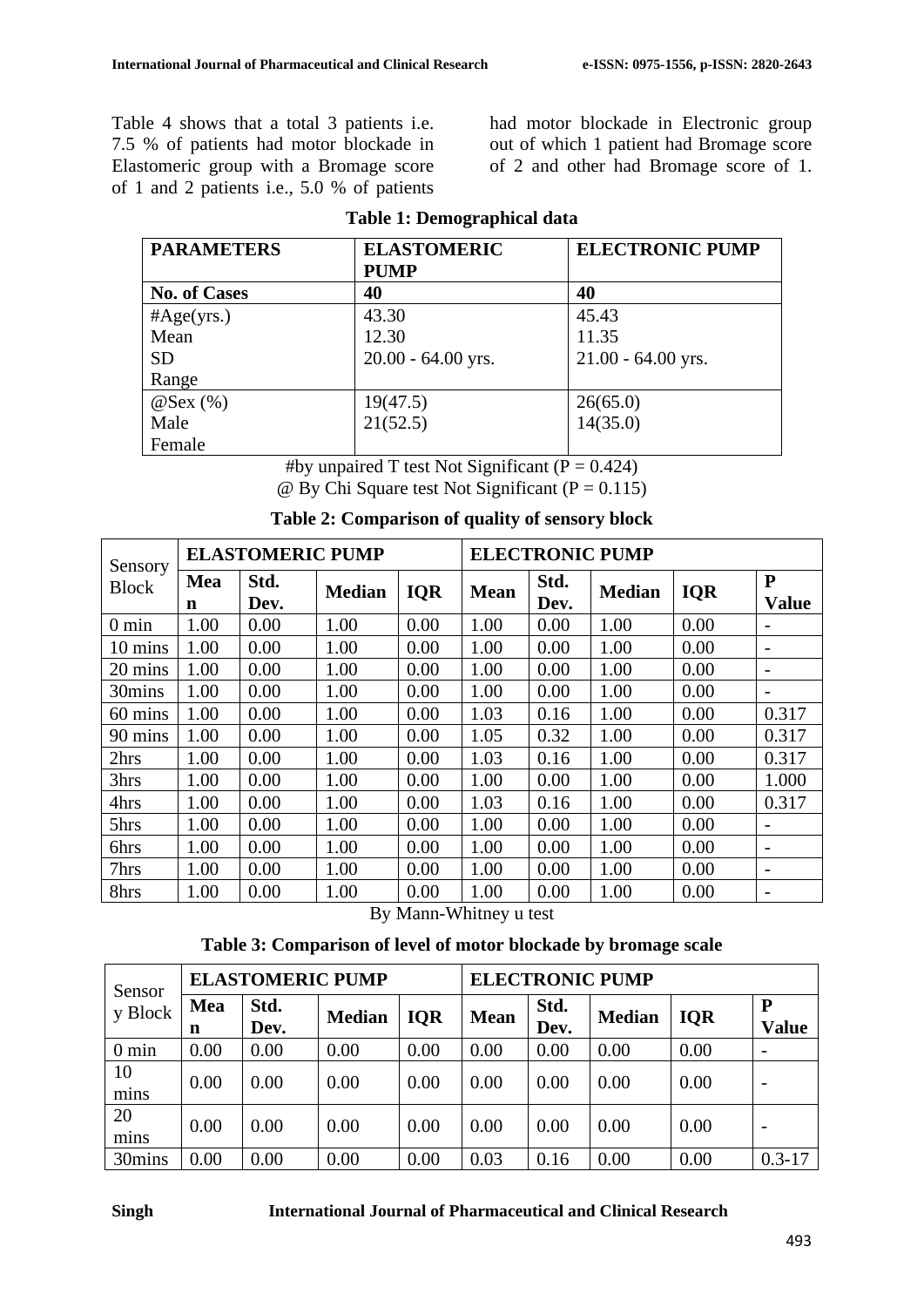| 60    | 0.00 | 0.00 | 0.00 | 0.00 | 0.03 | 0.16 | 0.00 | 0.00 | 0.317           |
|-------|------|------|------|------|------|------|------|------|-----------------|
| mins  |      |      |      |      |      |      |      |      |                 |
| 90    | 0.00 | 0.00 | 0.00 | 0.00 | 0.05 | 0.32 | 0.00 | 0.00 | 0.317           |
| mins  |      |      |      |      |      |      |      |      |                 |
| 2hrs  | 0.00 | 0.00 | 0.00 | 0.00 | 0.03 | 0.16 | 0.00 | 0.00 | 0.317           |
| 3hrs  | 0.00 | 0.00 | 0.00 | 0.00 | 0.00 | 0.00 | 0.00 | 0.00 |                 |
| 4hrs  | 0.00 | 0.00 | 0.00 | 0.00 | 0.03 | 0.16 | 0.00 | 0.00 | 0.317           |
| 5hrs  | 0.00 | 0.00 | 0.00 | 0.00 | 0.03 | 0.16 | 0.00 | 0.00 | 0.317           |
| 6hrs  | 0.00 | 0.00 | 0.00 | 0.00 | 0.00 | 0.00 | 0.00 | 0.00 |                 |
| 7hrs  | 0.00 | 0.00 | 0.00 | 0.00 | 0.00 | 0.00 | 0.00 | 0.00 |                 |
| 8hrs  | 0.00 | 0.00 | 0.00 | 0.00 | 0.00 | 0.00 | 0.00 | 0.00 |                 |
| 9hrs  | 0.00 | 0.00 | 0.00 | 0.00 | 0.00 | 0.00 | 0.00 | 0.00 |                 |
| 10hrs | 0.00 | 0.00 | 0.00 | 0.00 | 0.00 | 0.00 | 0.00 | 0.00 |                 |
| 11hrs | 0.00 | 0.00 | 0.00 | 0.00 | 0.00 | 0.00 | 0.00 | 0.00 |                 |
| 12hrs | 0.00 | 0.00 | 0.00 | 0.00 | 0.00 | 0.00 | 0.00 | 0.00 | $\qquad \qquad$ |
| 13hrs | 0.00 | 0.00 | 0.00 | 0.00 | 0.00 | 0.00 | 0.00 | 0.00 |                 |
| 14hrs | 0.00 | 0.00 | 0.00 | 0.00 | 0.00 | 0.00 | 0.00 | 0.00 |                 |
| 15hrs | 0.00 | 0.00 | 0.00 | 0.00 | 0.00 | 0.00 | 0.00 | 0.00 |                 |

By Mann-Whitney u test

**Table no. 4: Modified bromage score**

| <b>Modified Bromage score</b> |             |            |           |      |
|-------------------------------|-------------|------------|-----------|------|
| <b>Elastomeric pump</b>       | 37 patients | 3 patients | None      | None |
| <b>Electronic pump</b>        | 38 patients | patient    | l patient | None |

### **Discussion:**

Paech et al demonstrated that adding bupivacaine to fentanyl reduced fentanyl dose requirement by 20%. [7] Although in many series, bupivacaine concentrations of 0.125 to 0.25% have been used, [8-10] a very low bupivacaine concentration of 0.0625% and fentanyl at 3.3  $\mu$ g/ml, by adding 15 ml of plain bupivacaine 0.25% to 200 μg of fentanyl (2 2 2 ml ampoules) and mixing with normal saline to a total volume of 60 ml, in an attempt to provide good analgesia and minimize side-effects of either drug. With this mixture, the median VRS at rest was always less than 3 during all the observation periods from the fourth postoperative hour onward. This is comparable to a similar study using epidural infusion of a higher concentration of bupivacaine (0.15%) in diamorphine 0.01% for total abdominal hysterectomy. [11]

The degree of motor block was calculated according to Bromage scale. There is a greater degree of separation between motor and sensory blockade with ropivacaine. This can be due to it being less lipophilic than bupivacaine and is less likely to block large myelinated nerve fibers. [6]However, the motor block so developed is usually not incapacitating and does not hamper the patient's mobilization in bed or physiotherapy.

Brodner *et al*. reported bromage of >0 only in the bupivacaine group. [12] Furthermore, ability to mobilize was better in the ropivacaine group. Jørgensen *et al*. observed that 7% of patients in ropivacaine group and 15% in bupivacaine group had motor blockade. [13] Berti *et al*. and Paddalwar *et al*. also had similar findings. [14-15]

The quality of Sensory block was assessed by Hollmen score. In Hollmen scale, grade 1 represents normal pin prick sensation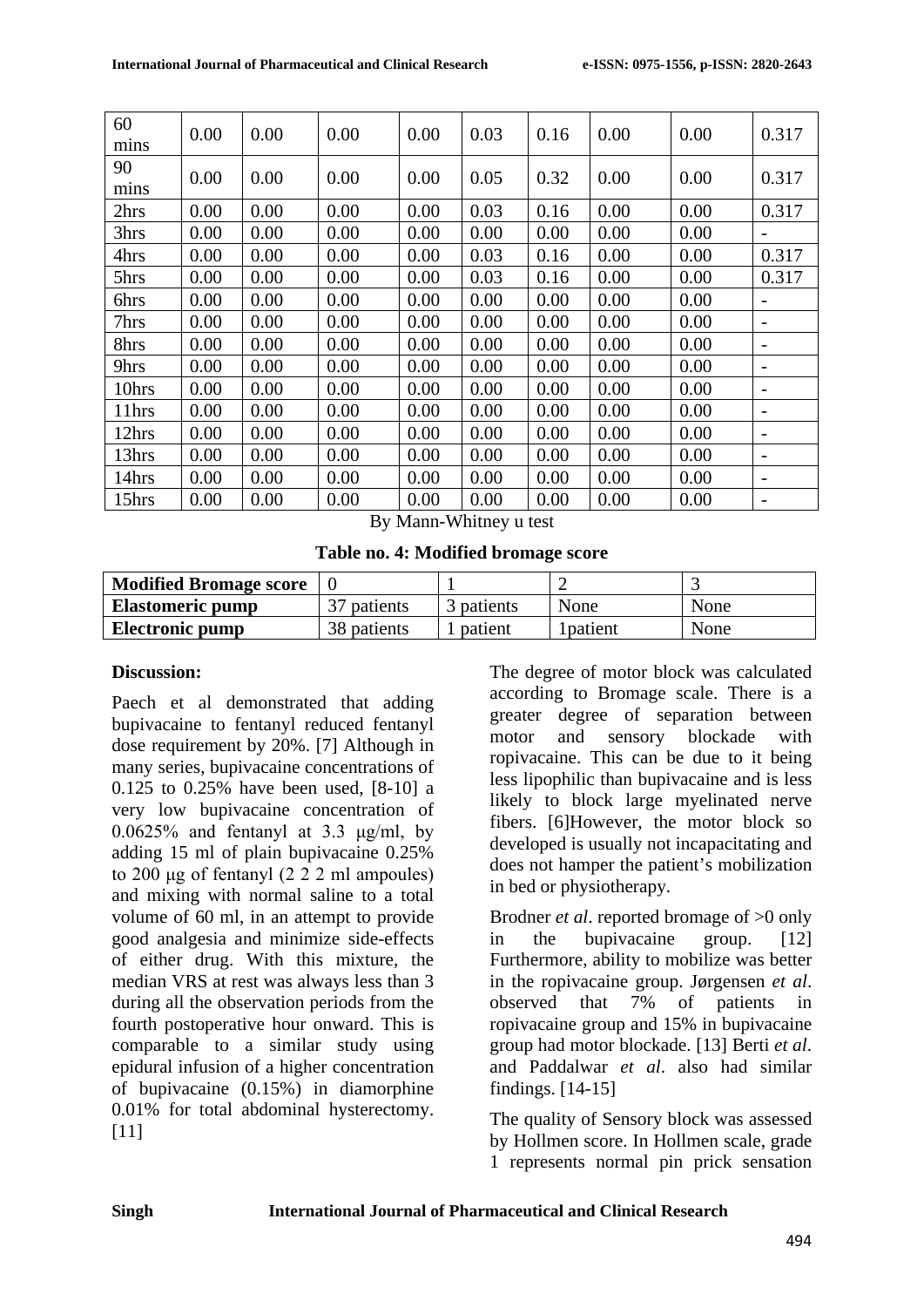and 4 indicates no pin prick sensation. Grade 2 indicates mild pin prick sensation and grade 3 is touch sensation. It was desirable to have adequate pain relief with intact sensations i.e. Hollmen score of one. The score at baseline was 1.00 in both the groups which was comparable and the difference was not significant. The mean and median sensory block in both the groups remained comparable for 24hrs and difference was not significant. Over the study period, 3 patients in elastomeric group had Hollmen score of 2 and in electronic group 1 patient had Hollmen score of 2 and one patient had score of 3, with simultaneous development of motor blockade, which was managed by temporarily cessation of infusion and the sensory block receded after 2 to 3 hours of stoppage of infusion. Most of the patients in both groups had adequate analgesia with intact normal pin prick sensation throughout the study period. Very few studies have elaborated on the sensory blockade accompanying the analgesia but have predominantly stressed on the motor blockade.

In our study, in postoperative period at baseline patients in both the groups had no motor blockade. Over the period of 24 hours, 7.5% of patients had motor blockade in Elastomeric group with a Bromage score of 1 i.e Inability to raise extended leg but able to move knee and feetand5.0 % of patients had motor blockade in Electronic group out of which 1 patient had Bromage score of 2 i.e. Inability to move extended leg and knee but able to move feet and 1 patient had Bromage score of 1. In Elastomeric group 2 patients developed motor blockade at rate of 7ml/h and one patient at rate of 5ml/h after 15 to 18 hours of infusion. In Electronic group, one patient developed motor blockade after 90 min at rate of 12ml/h and one patient after 4h of infusion at 7ml/h. Motor blockade was managed by temporary stoppage of infusion and the block recovered after 2 to 3 hours of stoppage of infusion in both the groups. At the end of study, percentage of motor blockade did not show any significant change in both the groups from baseline and difference was not statistically significant.  $(P = 0.644)$ 

Christophe Dadure et al [16] in 2003 performed prospective descriptive study to evaluate the effectiveness of disposable elastomeric pumps for continuous peripheral nerve block in 25 children undergoing major orthopaedic surgery with 0.2% ropivacaine. A sensory block was noted at first hour in 18 of 25 children (72%) and this decreased from 6 hours onwards. This was also accompanied by motor block also noted at first hour in the postoperative period with a median of three and decreased totally from 6 hour onwards with the median of 0.5.

Rachid cherkab et al [17] in 2014 noticed motor block in 3% of the cases out of 35 patients in electronic group against 5.7% of cases out of 35 patients in elastomeric group but the difference was not significant.  $(P=0.48)$  [18]

# **Conclusion:**

The quality of sensory block as assessed by Hollmen score, was comparable baseline and also throughout the study period. Three patients in Elastomeric group and two patients in Electronic group had higher degree of sensory block. Motor blockade was seen in 7.5% of patients in Elastomeric group and 5% of patients in Electronic group. At the end of 24 hours, percentage of motor blockade in both groups were comparable and the difference was statistically insignificant.

# **References:**

1. Hurley R, Wu C. Acute postoperative pain. In: Miller RD, editor. Millers Anesthesia. 7th ed. Philadelphia: Churchill Livingstone, Elsevier; 2010. p. 2758‑60.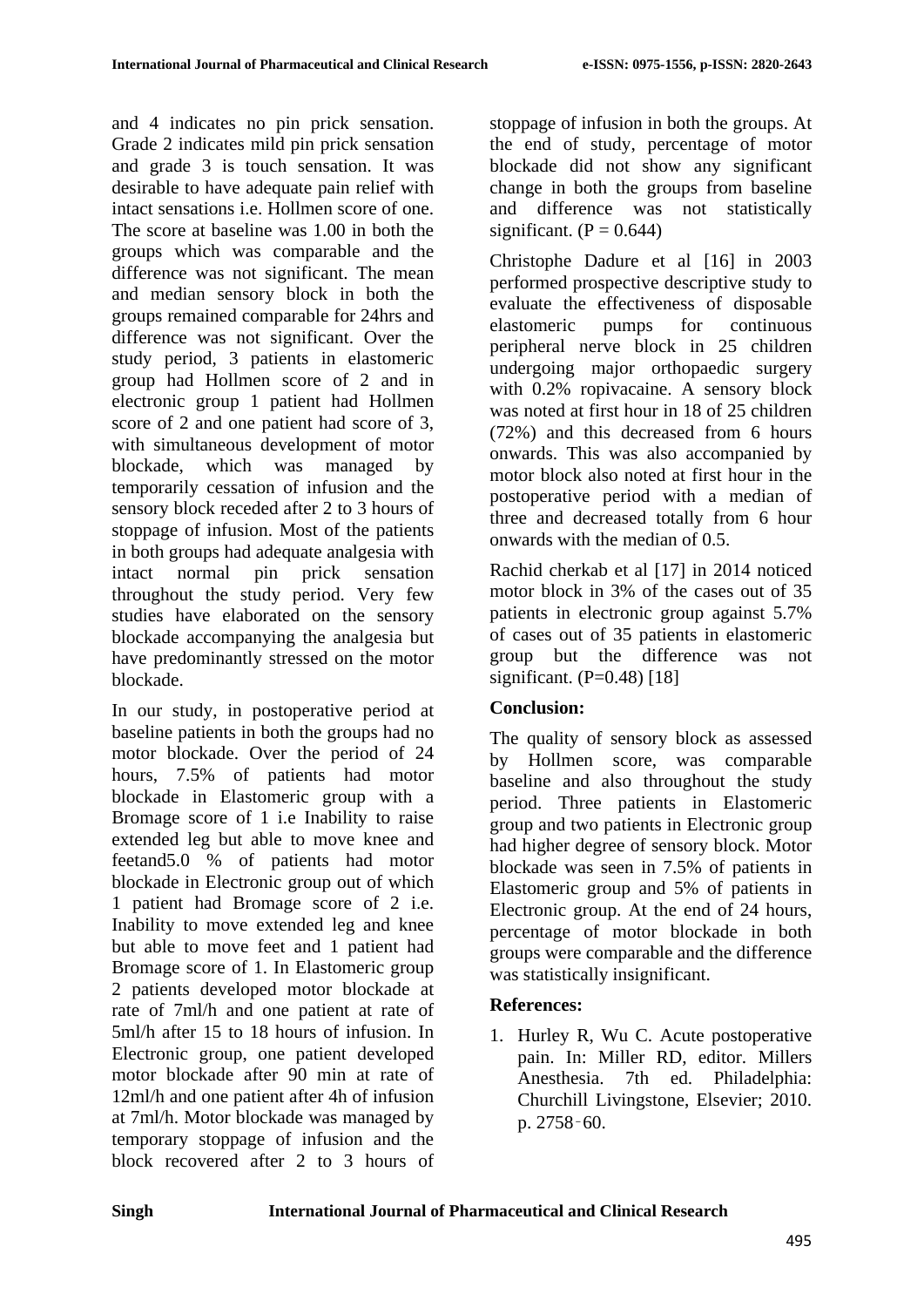- 2. Julius D, Basbaum AI, Molecular mechanisms of nociception: Nature 413:203, 2001.
- 3. Kehlet H: Modification of responses to surgery by neural blockade, In Cousins MJ, Bridenbaugh PO (eds): Neural blockade in clinical anaesthesia and management of pain, 3rd ed. Philadelphia, 1998, Lippincott-Raven, p 129.
- 4. Wu CL, Fleisher LA: Outcomes research in regional anaesthesia and analgesia. AnesthAnalg91:1232, 2000.
- 5. Wheatley R, Schug S, Watson D. Safety and efficacy of postoperative epidural analgesia. Br J Anaesth 2001;87:47-61.
- 6. Kuthiala G, Chaudhary G. Ropivacaine: A review of its pharmacology and clinical use. Indian J Anaesth 2011;55:104‑10.
- 7. Paech MJ, Westmore MD. Postoperative epidural fentanyl infusion—is the addition of 0.1% bupivacaine of benefit? Anaesth Intens Care 1994; 22:9-14.
- 8. George KA, Wright PMC, Chisakuta A. Continuous thoracic epidural fentanyl for post-thoracotomy pain relief: with or without bupivacaine? Anaesthesia 1991; 46:732-736.
- 9. George KA, Chisakuta AM, Gamble JAS, Browne GA. Thoracic epidural infusion for postoperative pain relief following abdominal aortic surgery: bupivacaine, fentanyl or a mixture of both? Anaesthesia 1992; 47:388-394.
- 10. Dahl JB, Rosenberg J, Hansen BL, Hjortso N-C, Kehlet H. Differential analgesic effects of low-dose epidural morphinebupivacaine at rest and during mobilization after major abdominal surgery. Anesth Analg 1992; 74:362-365.
- 11. Madej TH. Hypoxaemia and pain relief after lower abdominal surgery: comparison of extradural and patientcontrolled analgesia. Br J Anaesth 1992; 69:554-557.
- 12. Brodner G, Mertes N, Van Aken H, Pogatzki E, Buerkle H, Marcus MA, et al. Epidural analgesia with local anesthetics after abdominal surgery: Earlier motor recovery with 0.2% ropivacaine than 0.175% bupivacaine. Anesth Analg 1999;88:128‑33.
- 13. Jørgensen H, Fomsgaard JS, Dirks J, Wetterslev J, Dahl JB. Effect of continuous epidural 0.2% ropivacaine vs 0.2% bupivacaine on postoperative pain, motor block and gastrointestinal function after abdominal hysterectomy. Br J Anaesth 2000;84:144‑50.
- 14. Berti M, Fanelli G, Casati A, Albertin A, Palmisano S, Deni F, et al. Patient supplemented epidural analgesia after major abdominal surgery with bupivacaine/fentanyl or ropivacaine/fentanyl. Can J Anaesth 2000;47:27‑32.
- 15. Paddalwar S, Nagrale M, Chandak M, Shrivastava D, Papalkar J. A randomized, double‑blind, controlled study comparing bupivacaine 0.125% and ropivacaine 0.125%, both with Fentanyl 2 ug/ml, for labor epidural analgesia. Indian J Pain 2013;27:147.
- 16. Christophe Dadure, Philippe Pirat, Olivier Raux, Rachel Troncin, Alain Rochette, Christine Ricard, Xavier Capdevila, Perioperative continuous peripheral nerve blocks with disposable infusion pumps in children: A prospective descriptive study. Anesth Analg 2003; 97:687–90.
- 17. Rachid Cherkab, Mohamed Lazraq, Zakaria Elhafid, Wafaa Haddad, Chafik Elkettani, Lahoucine Barrou1, Souheil Boubia and Mohamed Ridai. Postoperative epidural analgesia in thoracic surgery: continuous administration by electric push-syringe diffusion versus elastomeric diffuser. Chronicles of Anesthesiology and Perioperative Medicine 2014:ISSN 2058-7791.
- 18. Viscuso, D. G. I., & Mangiapane, D. E. Pandemic Covid-19: Psychodynamic